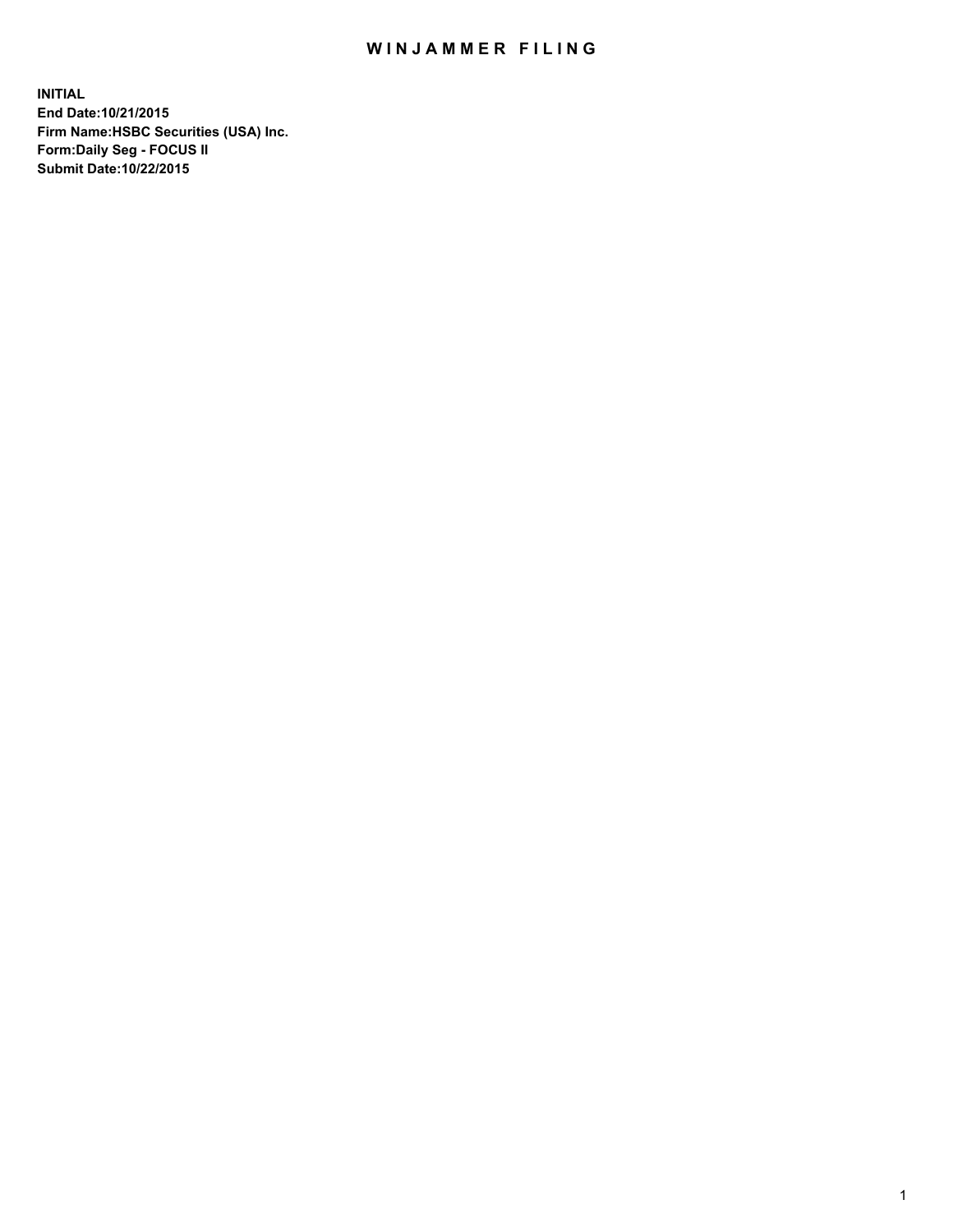## **INITIAL End Date:10/21/2015 Firm Name:HSBC Securities (USA) Inc. Form:Daily Seg - FOCUS II Submit Date:10/22/2015 Daily Segregation - Cover Page**

| Name of Company<br><b>Contact Name</b><br><b>Contact Phone Number</b><br><b>Contact Email Address</b>                                                                                                                                                                                                                         | <b>HSBC Securities (USA) Inc.</b><br><b>Steven Richardson</b><br>212-525-6445<br>steven.richardson@us.hsbc.com |
|-------------------------------------------------------------------------------------------------------------------------------------------------------------------------------------------------------------------------------------------------------------------------------------------------------------------------------|----------------------------------------------------------------------------------------------------------------|
| FCM's Customer Segregated Funds Residual Interest Target (choose one):<br>a. Minimum dollar amount: ; or<br>b. Minimum percentage of customer segregated funds required: % ; or<br>c. Dollar amount range between: and; or<br>d. Percentage range of customer segregated funds required between:% and%.                       | 110,000,000<br><u>0</u><br>0 <sub>0</sub><br>0 <sub>0</sub>                                                    |
| FCM's Customer Secured Amount Funds Residual Interest Target (choose one):<br>a. Minimum dollar amount: ; or<br>b. Minimum percentage of customer secured funds required:%; or<br>c. Dollar amount range between: and; or<br>d. Percentage range of customer secured funds required between:% and%.                           | 10,000,000<br><u>0</u><br>0 <sub>0</sub><br>0 <sub>0</sub>                                                     |
| FCM's Cleared Swaps Customer Collateral Residual Interest Target (choose one):<br>a. Minimum dollar amount: ; or<br>b. Minimum percentage of cleared swaps customer collateral required:%; or<br>c. Dollar amount range between: and; or<br>d. Percentage range of cleared swaps customer collateral required between:% and%. | 90,000,000<br><u>0</u><br>0 <sub>0</sub><br>0 <sub>0</sub>                                                     |

Attach supporting documents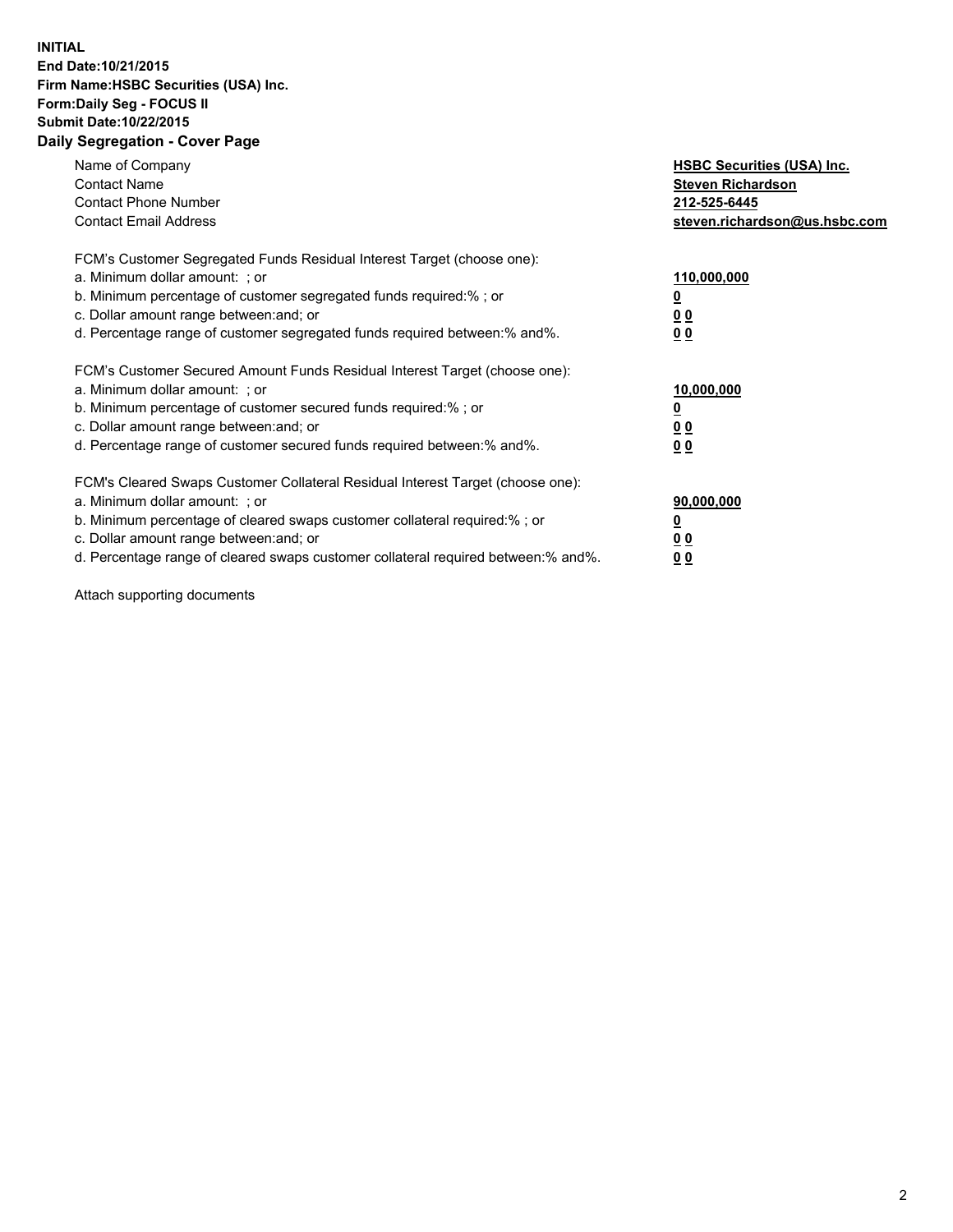**INITIAL End Date:10/21/2015 Firm Name:HSBC Securities (USA) Inc. Form:Daily Seg - FOCUS II Submit Date:10/22/2015**

## **Daily Segregation - Secured Amounts**

|     | Foreign Futures and Foreign Options Secured Amounts                                         |                                  |
|-----|---------------------------------------------------------------------------------------------|----------------------------------|
|     | Amount required to be set aside pursuant to law, rule or regulation of a foreign            | $0$ [7305]                       |
|     | government or a rule of a self-regulatory organization authorized thereunder                |                                  |
| 1.  | Net ledger balance - Foreign Futures and Foreign Option Trading - All Customers             |                                  |
|     | A. Cash                                                                                     | 78,400,472 [7315]                |
|     | B. Securities (at market)                                                                   | 106,268,585 [7317]               |
| 2.  | Net unrealized profit (loss) in open futures contracts traded on a foreign board of trade   | -21,828,731 [7325]               |
| 3.  | Exchange traded options                                                                     |                                  |
|     | a. Market value of open option contracts purchased on a foreign board of trade              | $0$ [7335]                       |
|     | b. Market value of open contracts granted (sold) on a foreign board of trade                | $0$ [7337]                       |
| 4.  | Net equity (deficit) (add lines 1.2. and 3.)                                                | 162,840,326 [7345]               |
| 5.  | Account liquidating to a deficit and account with a debit balances - gross amount           | 2,005,576 [7351]                 |
|     | Less: amount offset by customer owned securities                                            | -195,733 [7352] 1,809,843 [7354] |
| 6.  | Amount required to be set aside as the secured amount - Net Liquidating Equity              | 164,650,169 [7355]               |
|     | Method (add lines 4 and 5)                                                                  |                                  |
| 7.  | Greater of amount required to be set aside pursuant to foreign jurisdiction (above) or line | 164,650,168 [7360]               |
|     | 6.                                                                                          |                                  |
|     | FUNDS DEPOSITED IN SEPARATE REGULATION 30.7 ACCOUNTS                                        |                                  |
| 1.  | Cash in banks                                                                               |                                  |
|     | A. Banks located in the United States                                                       | 27,339,388 [7500]                |
|     | B. Other banks qualified under Regulation 30.7                                              | 0 [7520] 27,339,388 [7530]       |
| 2.  | Securities                                                                                  |                                  |
|     | A. In safekeeping with banks located in the United States                                   | 60,466,317 [7540]                |
|     | B. In safekeeping with other banks qualified under Regulation 30.7                          | 0 [7560] 60,466,317 [7570]       |
| 3.  | Equities with registered futures commission merchants                                       |                                  |
|     | A. Cash                                                                                     | $0$ [7580]                       |
|     | <b>B.</b> Securities                                                                        | <u>0</u> [7590]                  |
|     | C. Unrealized gain (loss) on open futures contracts                                         | 0 [7600]                         |
|     | D. Value of long option contracts                                                           | $0$ [7610]                       |
|     | E. Value of short option contracts                                                          | 0 [7615] 0 [7620]                |
| 4.  | Amounts held by clearing organizations of foreign boards of trade                           |                                  |
|     | A. Cash                                                                                     | $0$ [7640]                       |
|     | <b>B.</b> Securities                                                                        | $0$ [7650]                       |
|     | C. Amount due to (from) clearing organization - daily variation                             | $0$ [7660]                       |
|     | D. Value of long option contracts                                                           | $0$ [7670]                       |
|     | E. Value of short option contracts                                                          | 0 [7675] 0 [7680]                |
| 5.  | Amounts held by members of foreign boards of trade                                          |                                  |
|     | A. Cash                                                                                     | 117,569,848 [7700]               |
|     | <b>B.</b> Securities                                                                        | 45,802,268 [7710]                |
|     | C. Unrealized gain (loss) on open futures contracts                                         | <u>-21,828,731</u> [7720]        |
|     | D. Value of long option contracts                                                           | $0$ [7730]                       |
|     | E. Value of short option contracts                                                          | 0 [7735] 141,543,385 [7740]      |
| 6.  | Amounts with other depositories designated by a foreign board of trade                      | $0$ [7760]                       |
| 7.  | Segregated funds on hand                                                                    | $0$ [7765]                       |
| 8.  | Total funds in separate section 30.7 accounts                                               | 229,349,090 [7770]               |
| 9.  | Excess (deficiency) Set Aside for Secured Amount (subtract line 7 Secured Statement         | 64,698,922 [7380]                |
|     | Page 1 from Line 8)                                                                         |                                  |
| 10. | Management Target Amount for Excess funds in separate section 30.7 accounts                 | 10,000,000 [7780]                |
| 11. | Excess (deficiency) funds in separate 30.7 accounts over (under) Management Target          | 54,698,922 [7785]                |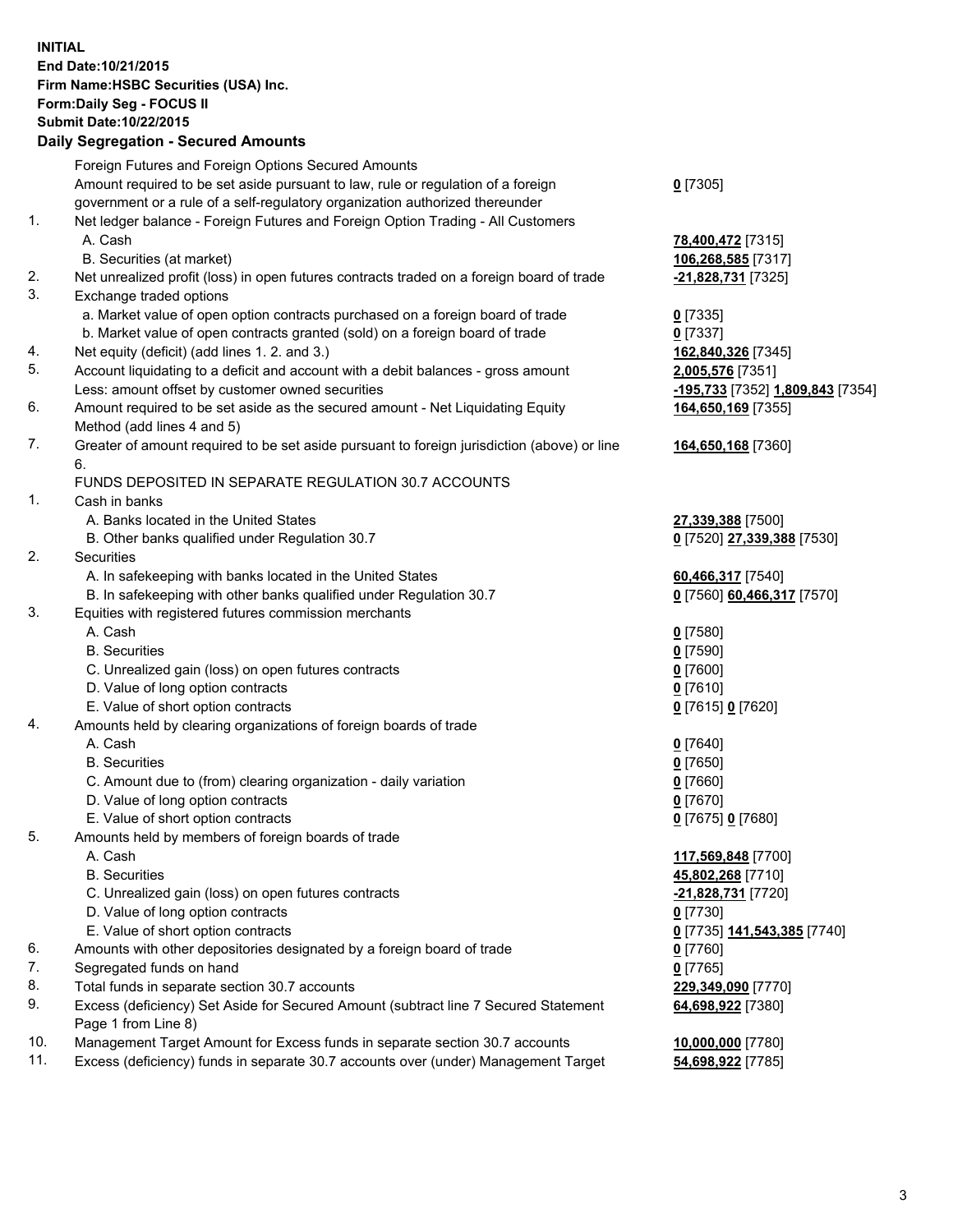|     | <b>INITIAL</b><br>End Date: 10/21/2015<br>Firm Name: HSBC Securities (USA) Inc.                |                             |
|-----|------------------------------------------------------------------------------------------------|-----------------------------|
|     | Form: Daily Seg - FOCUS II                                                                     |                             |
|     | Submit Date: 10/22/2015                                                                        |                             |
|     | Daily Segregation - Segregation Statement                                                      |                             |
|     | SEGREGATION REQUIREMENTS(Section 4d(2) of the CEAct)                                           |                             |
| 1.  | Net ledger balance                                                                             |                             |
|     | A. Cash                                                                                        | 110,783,809 [7010]          |
|     | B. Securities (at market)                                                                      | 955,160,308 [7020]          |
| 2.  | Net unrealized profit (loss) in open futures contracts traded on a contract market             | 137,312,999 [7030]          |
| 3.  | Exchange traded options                                                                        |                             |
|     | A. Add market value of open option contracts purchased on a contract market                    | 148,093,954 [7032]          |
|     | B. Deduct market value of open option contracts granted (sold) on a contract market            | -19,680,741 [7033]          |
| 4.  | Net equity (deficit) (add lines 1, 2 and 3)                                                    | 1,331,670,329 [7040]        |
| 5.  | Accounts liquidating to a deficit and accounts with                                            |                             |
|     | debit balances - gross amount                                                                  | 4,556,518 [7045]            |
|     | Less: amount offset by customer securities                                                     | -4,556,466 [7047] 52 [7050] |
| 6.  | Amount required to be segregated (add lines 4 and 5)                                           | 1,331,670,381 [7060]        |
|     | FUNDS IN SEGREGATED ACCOUNTS                                                                   |                             |
| 7.  | Deposited in segregated funds bank accounts                                                    |                             |
|     | A. Cash                                                                                        | 82,647,934 [7070]           |
|     | B. Securities representing investments of customers' funds (at market)                         | $0$ [7080]                  |
|     | C. Securities held for particular customers or option customers in lieu of cash (at<br>market) | 231,532,485 [7090]          |
| 8.  | Margins on deposit with derivatives clearing organizations of contract markets                 |                             |
|     | A. Cash                                                                                        | 29,406,747 [7100]           |
|     | B. Securities representing investments of customers' funds (at market)                         | 267,845,649 [7110]          |
|     | C. Securities held for particular customers or option customers in lieu of cash (at<br>market) | 723,627,823 [7120]          |
| 9.  | Net settlement from (to) derivatives clearing organizations of contract markets                | <u>-45,719,790</u> [7130]   |
| 10. | Exchange traded options                                                                        |                             |
|     | A. Value of open long option contracts                                                         | 148,093,954 [7132]          |
|     | B. Value of open short option contracts                                                        | -19,680,741 [7133]          |
| 11. | Net equities with other FCMs                                                                   |                             |
|     | A. Net liquidating equity                                                                      | 50,075,380 [7140]           |
|     | B. Securities representing investments of customers' funds (at market)                         | $0$ [7160]                  |
|     | C. Securities held for particular customers or option customers in lieu of cash (at<br>market) | $0$ [7170]                  |
| 12. | Segregated funds on hand                                                                       | $0$ [7150]                  |
| 13. | Total amount in segregation (add lines 7 through 12)                                           | 1,467,829,441 [7180]        |
| 14. | Excess (deficiency) funds in segregation (subtract line 6 from line 13)                        | 136,159,060 [7190]          |
| 15. | Management Target Amount for Excess funds in segregation                                       | 110,000,000 [7194]          |
| 16. | Excess (deficiency) funds in segregation over (under) Management Target Amount                 | 26,159,060 [7198]           |

16. Excess (deficiency) funds in segregation over (under) Management Target Amount Excess